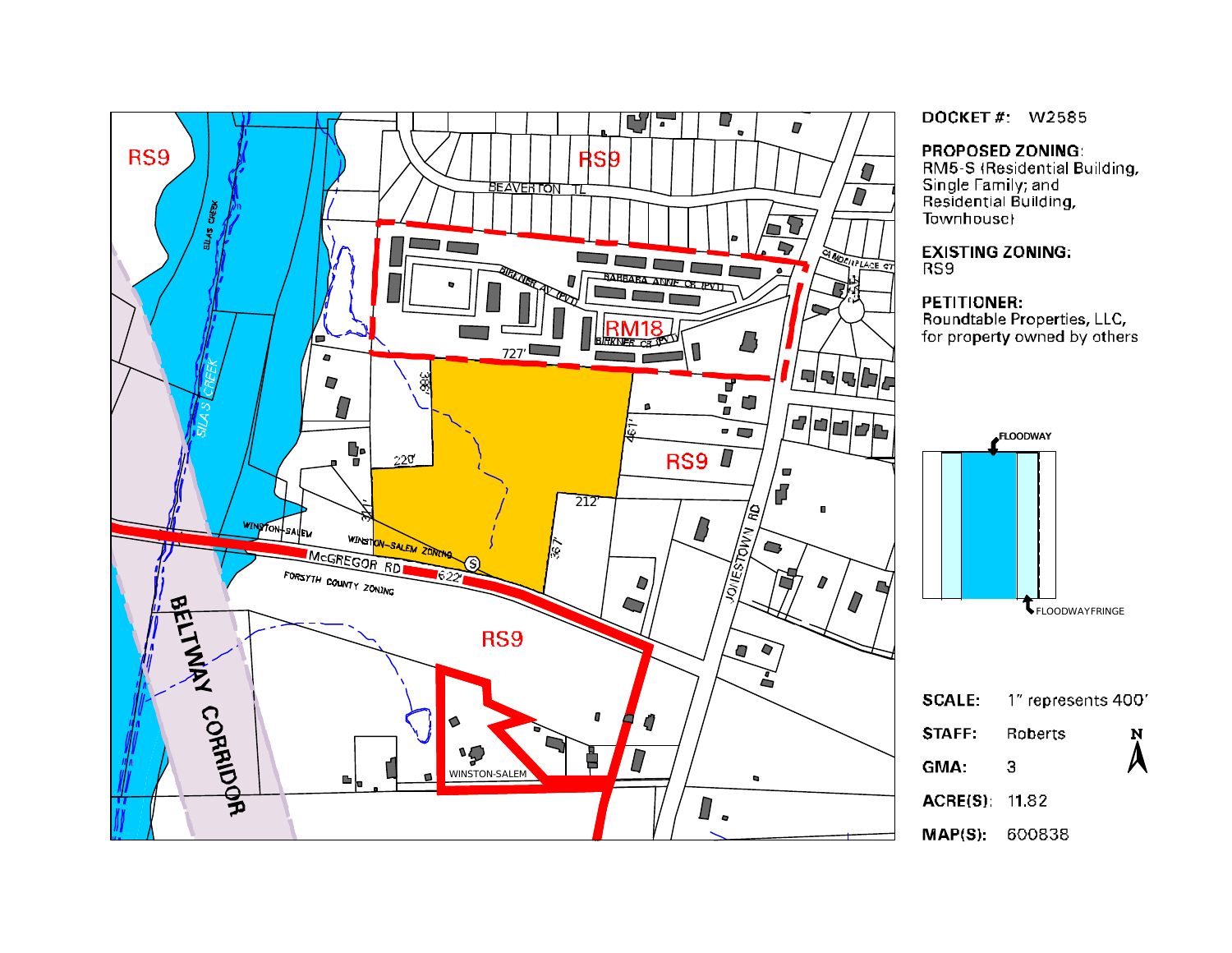October 23, 2002

Roundtable Properties, LLC c/o Mr. Rick Longworth 6354 Cephis Drive Clemmons, NC 27012

RE: ZONING MAP AMENDMENT W-2585

Dear Mr. Longworth:

The attached report of the Planning Board to the Board of Aldermen is sent to you at the request of the Aldermen. You will be notified by the City Secretary's Office of the date on which the Aldermen will hear this petition.

Sincerely,

A. Paul Norby, AICP Director of Planning

pc: City Secretary's Office, P.O. Box 2511, Winston-Salem, NC 27102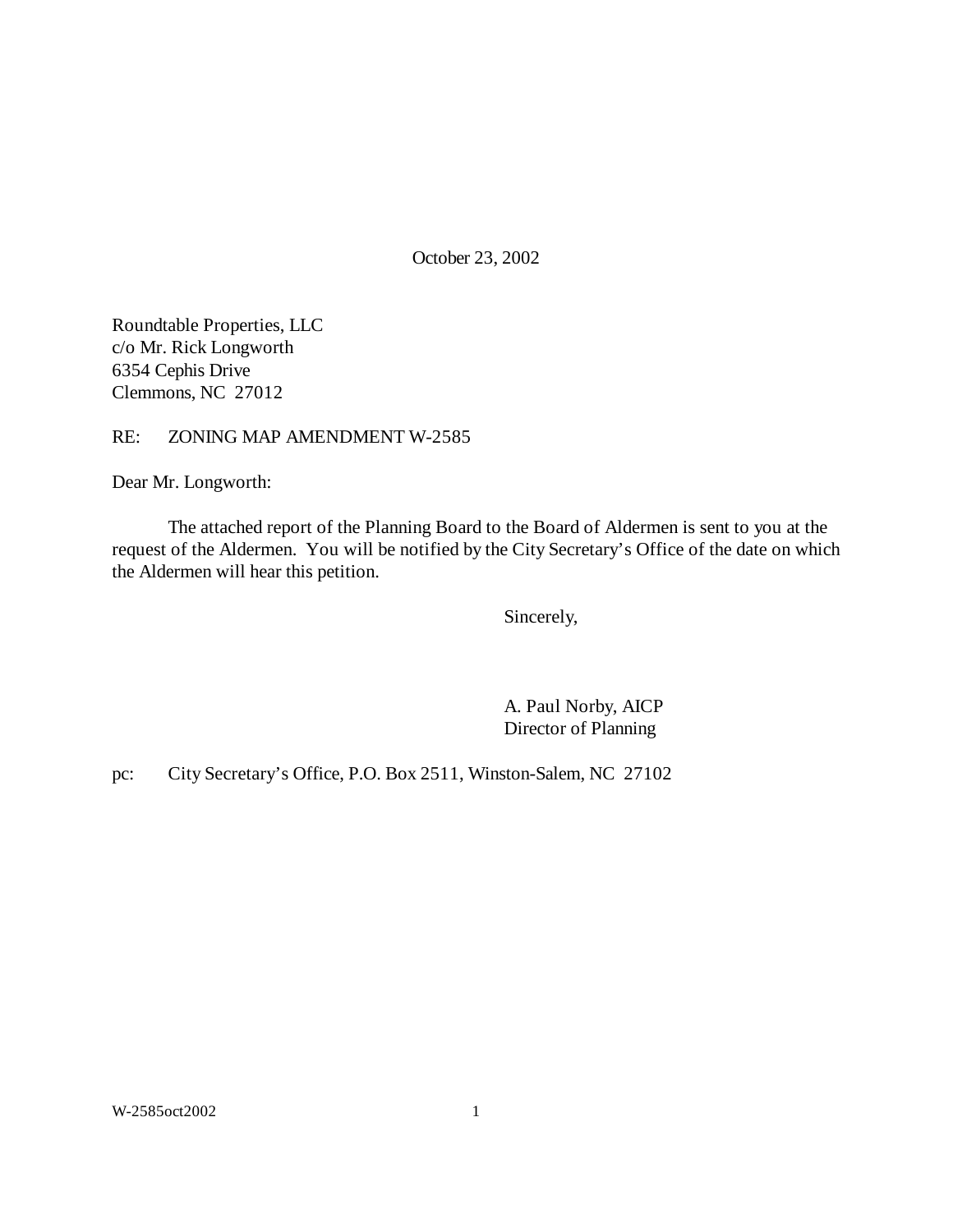## **ACTION REQUEST FORM**

**DATE**: October 23, 2002 **TO**: The Honorable Mayor and Board of Aldermen **FROM**: A. Paul Norby, AICP, Director of Planning

## **BOARD ACTION REQUEST**:

Request for Public Hearing on zoning map amendment of Roundtable Properties, LLC for property owned by Charter Development Co., LLC

## **SUMMARY OF INFORMATION**:

Zoning map amendment of Roundtable Properties, LLC for property owned by Charter Development Co., LLC from RS-9 to RM-5-S (Residential Building, Single Family; Residential Building, Townhouse; Residential Building, Twin Home; and Residential Building, Multifamily): property is located on the north side of McGregor Road west of Jonestown Road. (Zoning Docket W-2585).

## **PLANNING BOARD ACTION**:

| <b>MOTION ON PETITION: APPROVAL</b> |                  |
|-------------------------------------|------------------|
| FOR:                                | <b>UNANIMOUS</b> |
| <b>AGAINST:</b>                     | <b>NONE</b>      |
| <b>SITE PLAN ACTION:</b>            | <b>CONFORMS</b>  |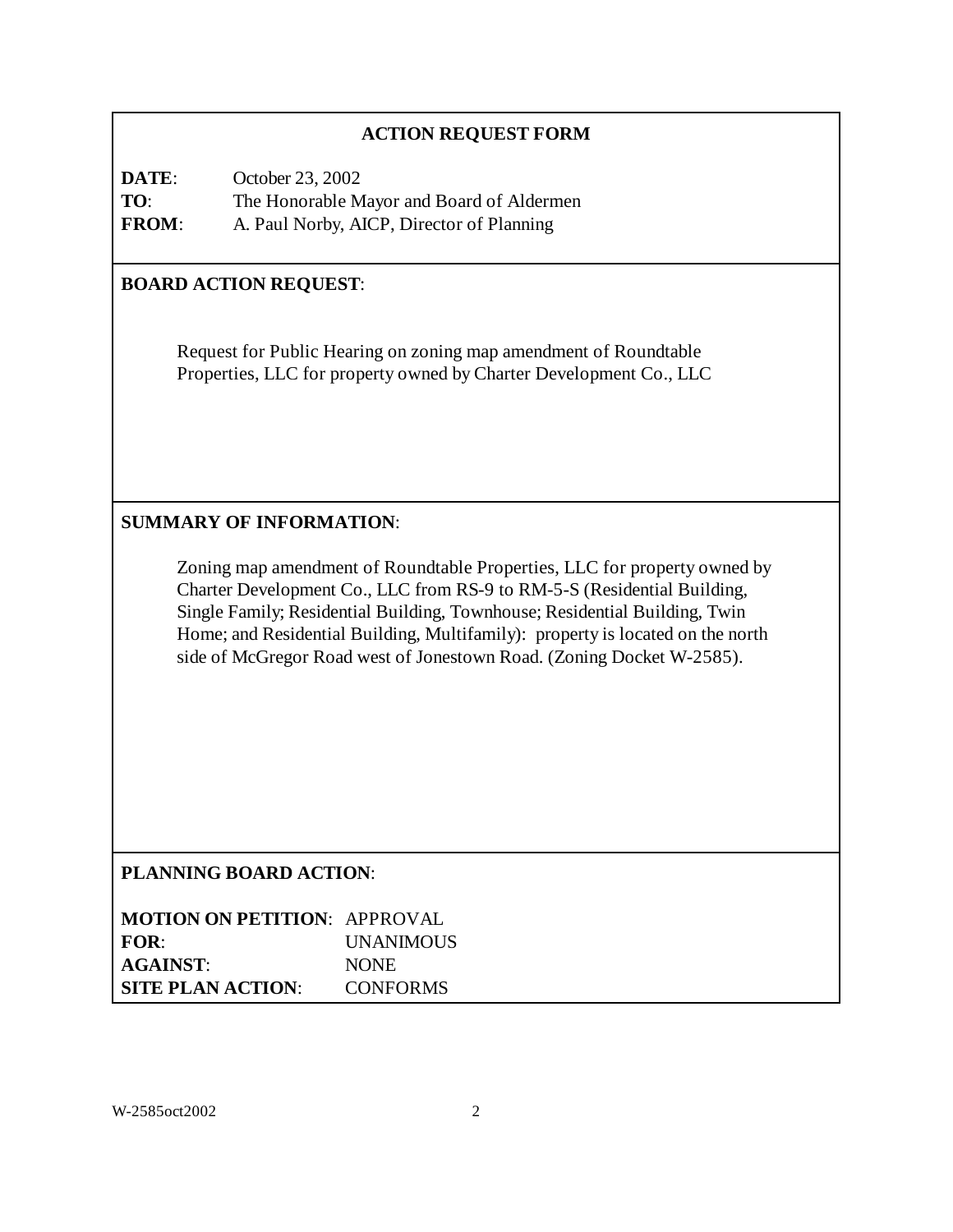#### CITY ORDINANCE - SPECIAL USE

Zoning Petition of Roundtable Properties, LLC for property owned by Charter Development Co., LLC, Docket W-2585

AN ORDINANCE AMENDING THE WINSTON-SALEM CITY ZONING ORDINANCE AND THE OFFICIAL ZONING MAP OF THE CITY OF WINSTON-SALEM, N.C.

\_\_\_\_\_\_\_\_\_\_\_\_\_\_\_\_\_\_\_\_\_\_\_\_\_\_\_\_\_\_\_\_\_

BE IT ORDAINED by the Board of Aldermen of the City of Winston-Salem as follows:

Section 1. The Winston-Salem City Zoning Ordinance and the Official Zoning Map of the

City of Winston-Salem, N.C. are hereby amended by changing from RS-9 to RM-5-S

(Residential Building, Single Family; Residential Building, Townhouse; Residential Building,

Twin Home; and Residential Building, Multifamily) the zoning classification of the following

described property:

Tax Block 3899, Tax Lots 34G and 38F

Section 2. This Ordinance is adopted after approval of the site plan entitled Roundtable

Properties, LLC for property owned by others and identified as Attachment "A" of the Special

Use District Permit issued by the Board of Aldermen the \_\_\_\_\_\_\_ day of

\_\_\_\_\_\_\_\_\_\_\_\_\_\_\_\_\_\_, to Roundtable Properties, LLC for property owned by Charter

Development Co., LLC.

Section 3. The Board of Aldermen hereby directs the issuance of a Special Use District Permit pursuant to the Zoning Ordinance of the *Unified Development Ordinances* for a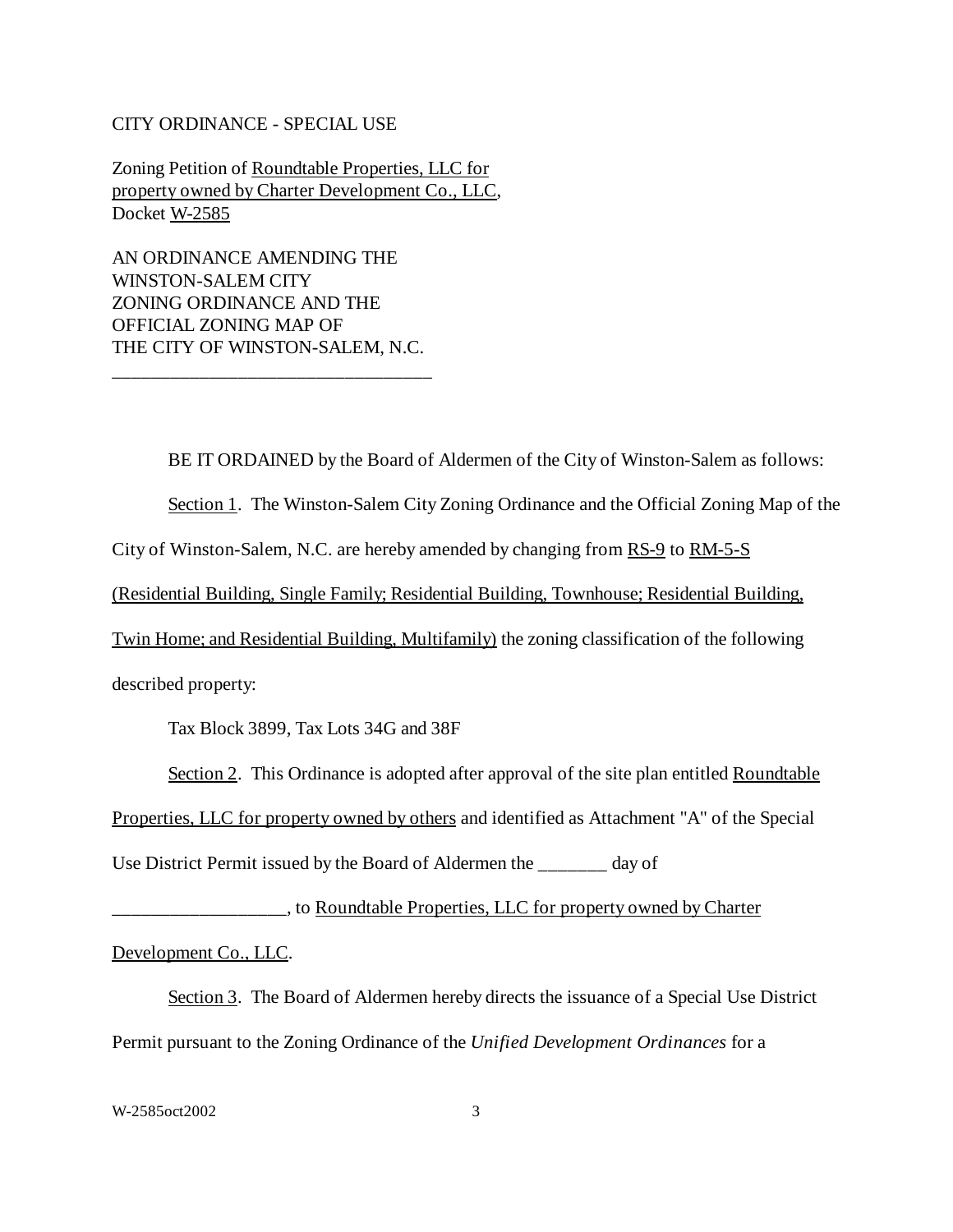development to be known as **Roundtable Properties, LLC** for property owned by others. Said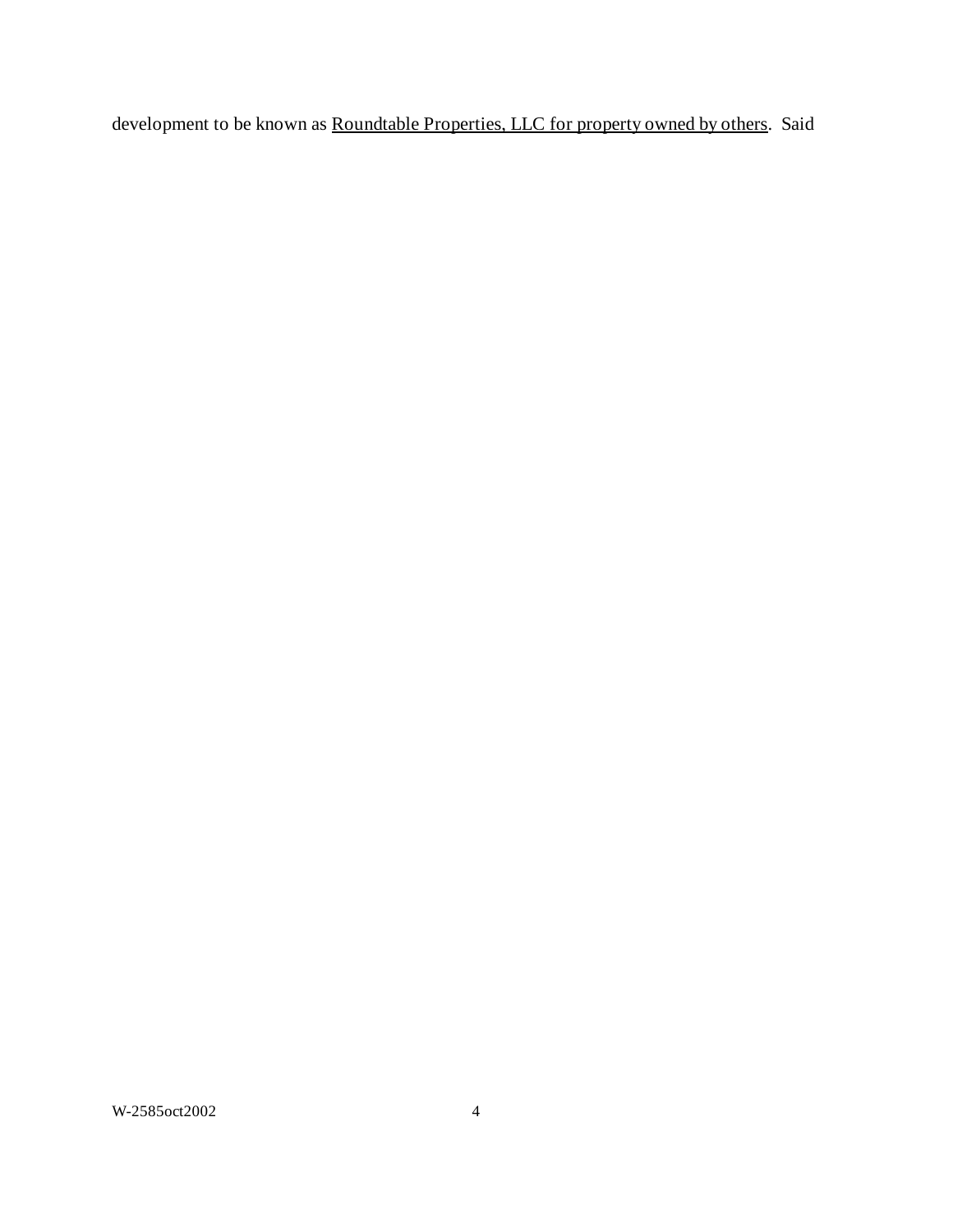Special Use District Permit and site plan with associated documents are attached hereto and incorporated herein.

Section 4. This Ordinance shall be effective from and after its adoption.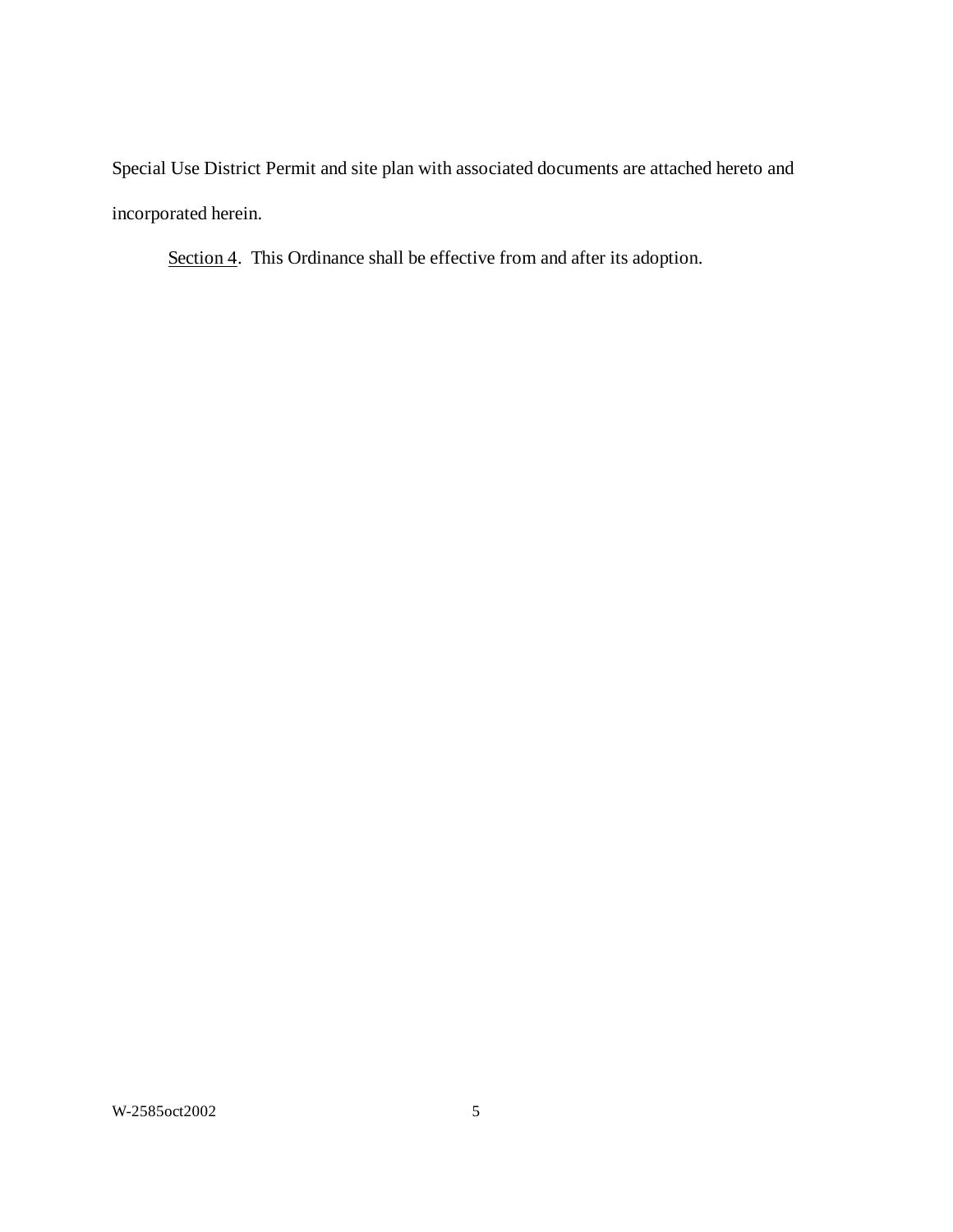#### CITY - SPECIAL USE DISTRICT PERMIT

### SPECIAL USE DISTRICT PERMIT

Issued by the Board of Aldermen

of the City of Winston-Salem

The Board of Aldermen of the City of Winston-Salem issues a Special Use District Permit

for the site shown on the site plan map included in this zoning petition of Roundtable Properties.

LLC for property owned by Charter Development Co., LLC, (Zoning Docket W-2585). The site

shall be developed in accordance with the plan approved by the Board and bearing the

inscription: "Attachment A, Special Use District Permit for RM-5-S (Residential Building, Single

Family; Residential Building, Townhouse; Residential Building, Twin Home; and Residential

Building, Multifamily), approved by the Winston-Salem Board of Aldermen the day of

\_\_\_\_\_\_\_\_\_\_\_\_\_\_\_\_\_\_\_\_\_, 20\_\_\_\_" and signed, provided the property is developed in

accordance with requirements of the RM-5-S zoning district of the Zoning Ordinance of the

*Unified Development Ordinances*, the Erosion Control Ordinance, and other applicable laws,

and the following additional conditions be met:

## C **PRIOR TO THE ISSUANCE OF GRADING PERMITS**

- a. Limits of grading as shown on the approved site plan shall be flagged in the field.
- b. Developer shall have a storm water management study submitted for review by the Public Works Department of the City of Winston-Salem.
- c. Any retaining wall greater than five (5) feet in height shall be designed and sealed by a Registered Professional Engineer.

# C **PRIOR TO THE ISSUANCE OF BUILDING PERMITS**

a. On site fire hydrant locations shall be approved by the City Fire Department in writing to the Inspections Division. Hydrant spacing for the attached housing section must be 500 feet on centers maximum.

W-2585oct2002 6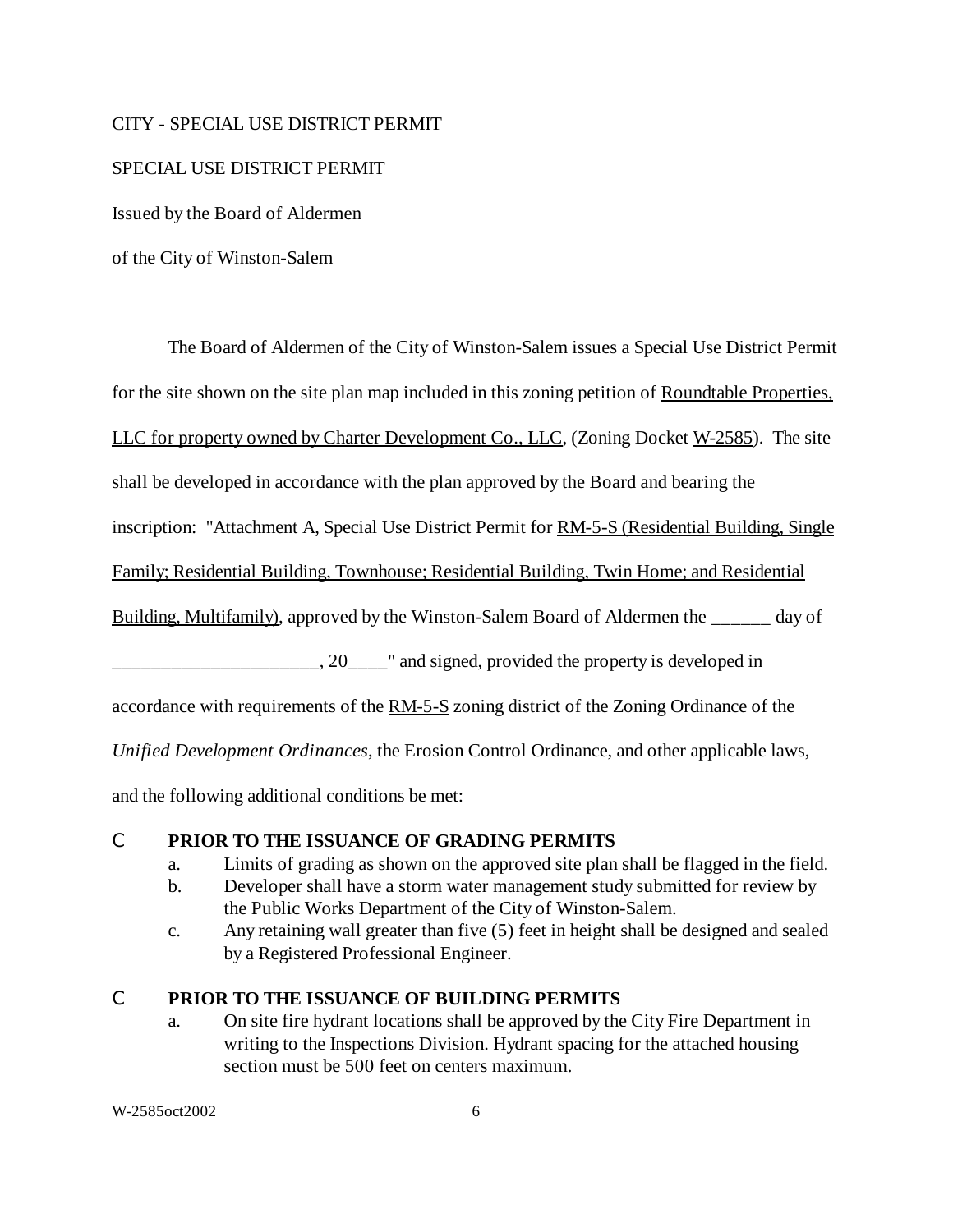- b. Developer shall record a final plat in the office of the Register of Deeds. Final plat shall show tentative building locations and all access and utility easements.
- c. Final plat shall include the dedication of right-of-way along McGregor Road to NCDOT specifications and negative access easements along all properties fronting on McGregor Road.

# C **PRIOR TO THE ISSUANCE OF OCCUPANCY PERMITS**

- a. All required storm water management devices shall be installed.
- b. Developer shall install road improvements on McGregor Road as required by NCDOT.
- c. Install public fire hydrants in accordance with the City Fire Department and Utilities Department.
- d. Developer to install large variety street trees per UDO Section 3-4.10(A) 50' on center parallel to both sides of all streets.
- e. Developer to install type II bufferyards at all required locations.

# C **OTHER REQUIREMENTS**

a. One sign is permitted along Griffith Road. Sign shall be limited to a monument type with a maximum height of five (5) feet and a maximum copy area of eighteen (18) square feet.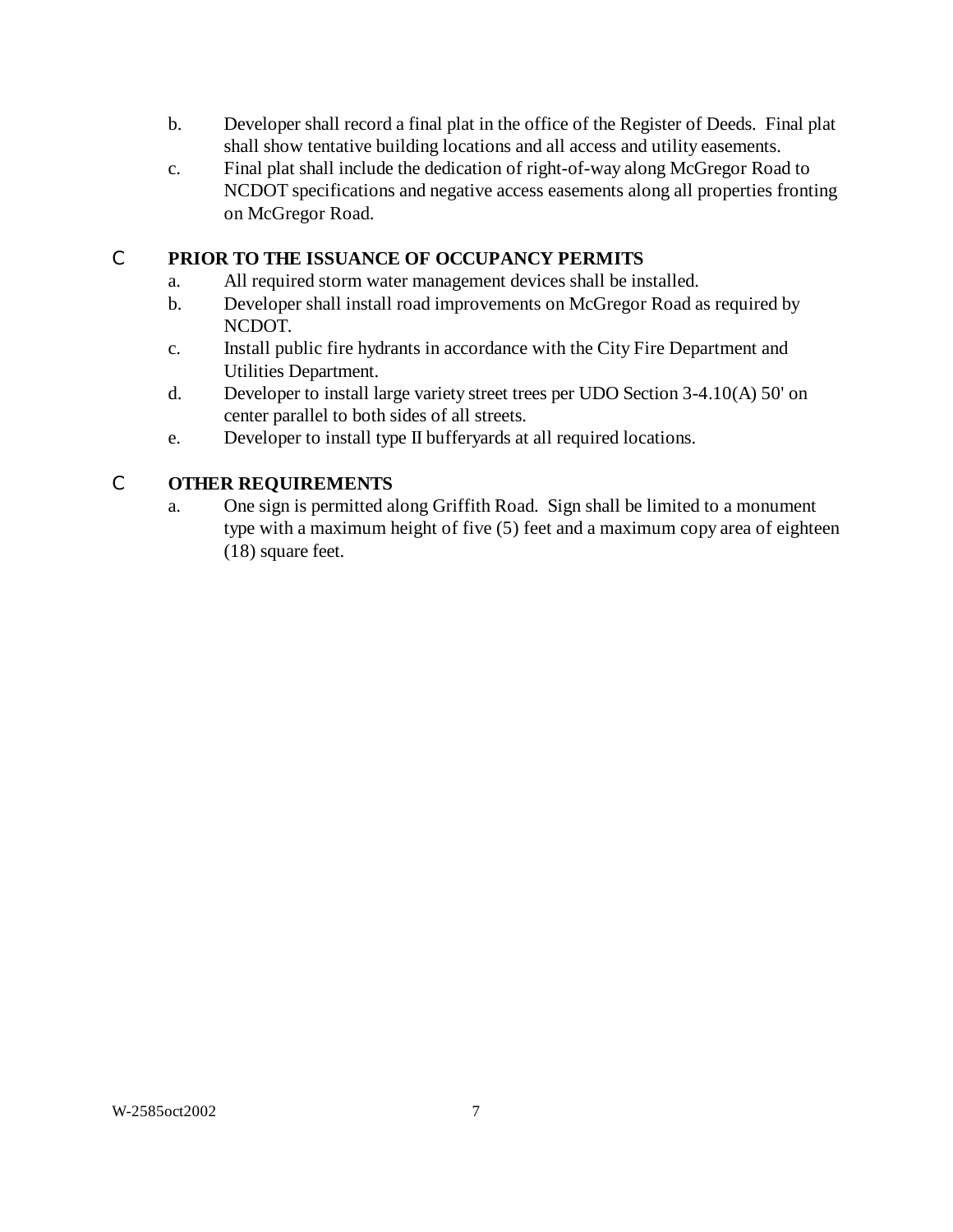## **ZONING STAFF REPORT**

| $DOCKET # W-2585$<br><b>STAFF:</b> | <b>Gary Roberts</b>                      |
|------------------------------------|------------------------------------------|
|                                    | Petitioner(s): Roundtree Properties, LLC |
|                                    | Ownership: Charter Development Co., LLC  |

## **REQUEST**

From: RS-9 Residential Single Family District; minimum lot size 9,000 sf To: RM-5-S Residential Multifamily District; maximum density 5 units/acre (Residential Building, Single Family; Residential Building, Townhouse; Residential Building, Twin Home; and Residential Building, Multifamily)

Both general and special use district zoning were discussed with the applicant(s) who decided to pursue the zoning as requested.

Acreage: 11.82 acres

## **LOCATION**

Street: North side of McGregor Road west of Jonestown Road. Jurisdiction: City of Winston-Salem. Ward: Southwest.

## **SITE PLAN**

Proposed Use: 31 single family dwelling units and 28 townhouse units. Density: 4.99 dwelling units per acre. Bufferyard Requirements: Type II adjacent to RS-9. Vehicular Use Landscaping Standards Requirements: UDO standards apply.

# **PROPERTY SITE/IMMEDIATE AREA**

Existing Structures on Site: Site is currently undeveloped.

Adjacent Uses:

- North Multifamily residential zoned RS-18.
- East Large lot single family residential zoned RS-9.
- South Undeveloped property outside of the Winston-Salem City Limits across McGregor Road zoned RS-9.
- West Undeveloped property and large lot single family residential zoned RS-9.

W-2585oct2002 8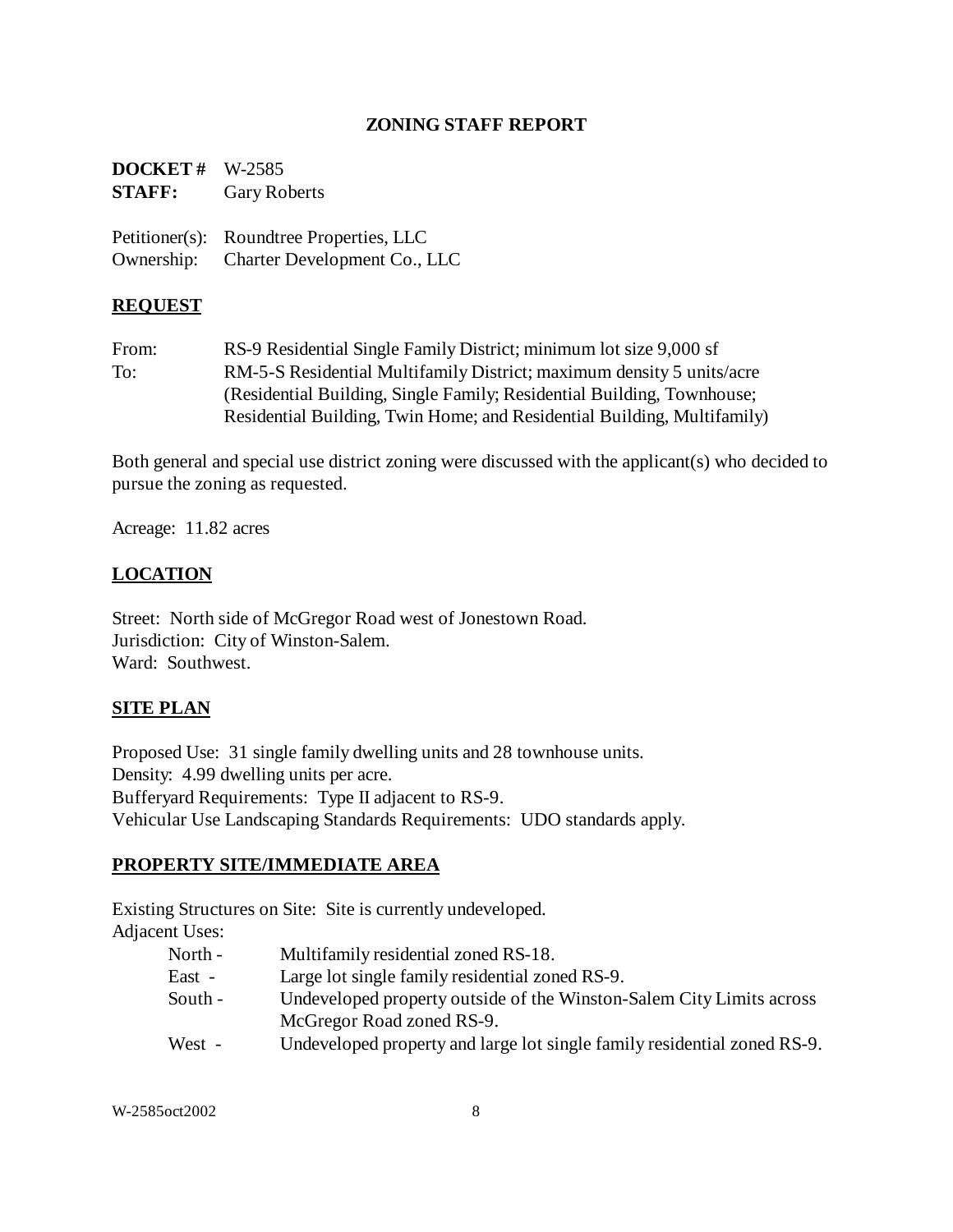#### **GENERAL AREA**

Character/Maintenance: Undeveloped property, large lot single family residential and multifamily residential in good maintenance.

Development Pace: Moderate.

#### **PHYSICAL FEATURES/ENVIRONMENTAL REVIEW**

Impact on Existing Features: Substantial removal of vegetation and grading to accommodate proposed improvements shown on site plan.

Topography: Moderate slope downward to the west.

Streams: Tributary to Silas Creek

Vegetation/habitat: Property is predominately vegetated.

Watershed: Site is not within the boundaries of a water supply watershed.

#### **TRANSPORTATION**

Direct Access to Site: McGregor Road; Jonestown Road. Street Classification: McGregor Road - collector; Jonestown Road - major thoroughfare. Average Daily Traffic Count/Estimated Capacity at Level of Service D (Vehicles per Day): Jonestown Road between McGregor Road and Somerset Drive = 5,800/12,700 Trip Generation/Existing Zoning: RS-9. 11.82 x 43,560/9,000 = 57 units x 9.57 (SFR Trip Rate) = 545 Trips per Day. Trip Generation/Proposed Zoning: 31 units x 9.57 (SFR Trip Rate) =  $296 + 28$  units x 6.59 (Apt Trip Rate) =  $184 = 480$  Trips per Day. Interior Streets: Public streets. Connectivity of street network: Excellent connectivity with no dead ends and one future street connection. Sidewalks: None within the development.

Transit: None.

Bike: None.

#### **HISTORY**

Relevant Zoning Cases:

- 1. W-2077; County UDO Zoning Classifications to City UDO Zoning Classifications; approved August 19, 1996; north, northwest, west, southwest, south and southeast areas, (southwest area was  $\pm 1,400$  feet west of current site); Planning Board and staff recommended approval.
- 2. W-2070; RS-9 to RS-8-S (Nursing Care Institution); approved August 5, 1996; east side of Jonestown Road, south of Somerset Drive, ±1,400 feet northeast of current site; 5.23

W-2585oct2002 9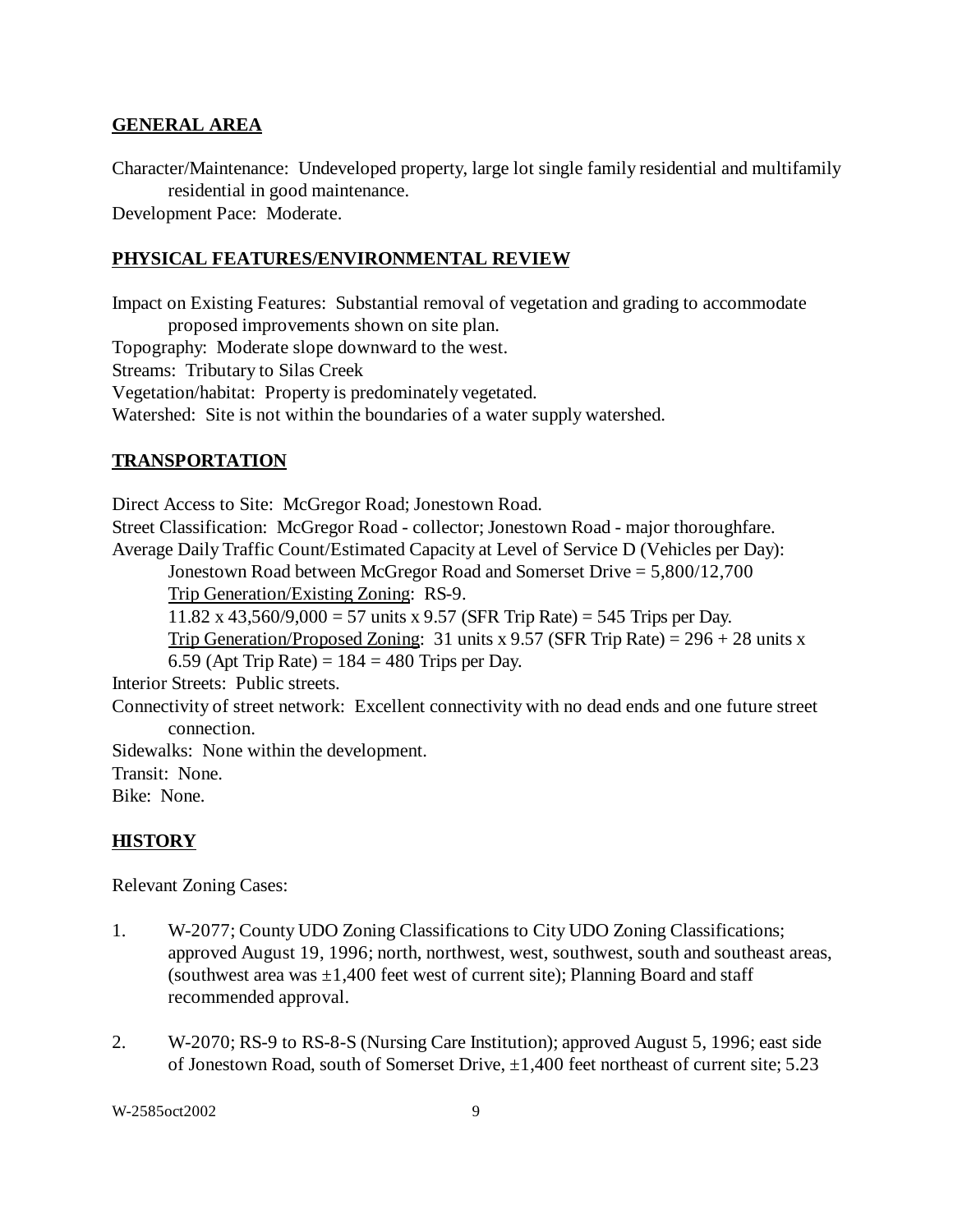acres; Planning Board and staff recommended approval.

#### **CONFORMITY TO PLANS**

GMP Area (*Legacy*): Suburban Neighborhoods (GMA 3).

- Relevant Comprehensive Plan Recommendation(s): *Legacy* encourages a mix of housing types and prices within neighborhoods to attract a diversity of residents.
- Area Plan/Development Guide: Site is not within the boundaries of an area plan or development guide.

#### **ANALYSIS**

The request is to rezone 11.82 acres from RS-9 to RM-5-S in order to construct 31 single family dwelling units and 28 townhouse units. The property is located on the north side of McGregor Road between Jonestown Road and Silas Creek. Currently the site is undeveloped and fully wooded.

The surrounding development pattern is generally undeveloped land and low density residential properties zoned RS-9. Immediately to the north, however, are high density residential apartments zoned RM-18. To the west adjacent to and crossing Silas Creek is the proposed beltway corridor. Staff notes that McGregor Road will be terminated a short distance west of the subject property when the beltway is built.

The site plan incorporates a mixture of townhouses and detached single family homes all fronting on public streets. The street network is fully connected with no dead ends. One future street connection is provided at the northwestern corner of the site. Two traditional, neighborhood greens or squares, bordered by streets on all four sides, provide a highly visible and functional form of open space. The developer has volunteered to install large variety street trees along both sides of all streets.

The property is not within the boundaries of an area plan or development guide, however, it is located within the Suburban Growth Management Area where density increases are recommended. This fact, along with the specific access and locational attributes of the site, as well as the overall quality of the design, warrant using the newly amended RM-5 district. The proposed density at 4.99 units per acre is only slightly higher than the 4.84 units per acre permitted within an RS-9 PRD. Accordingly, traffic generation from the proposed RM-5-S development is comparable to or less than traffic which may be generated from development under the current RS-9 zoning designation. While staff would prefer to see interior sidewalks and a building type which incorporates recessed garages, the overall character of the site plan including the street network and classic approach to open space, are worthy of support.

#### **FINDINGS**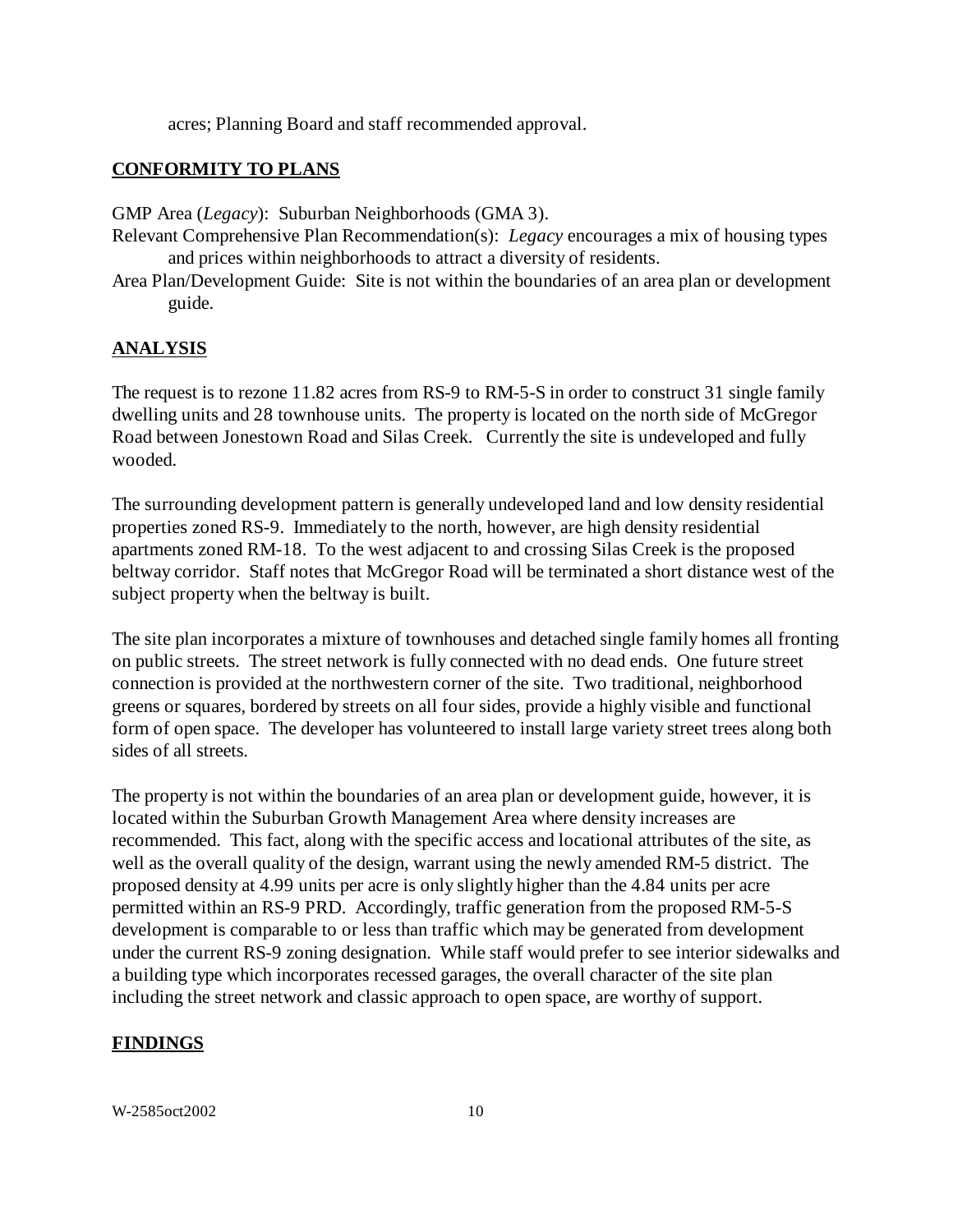- 1. *Legacy* encourages a mix of housing types and prices within neighborhoods to attract a diversity of residents.
- 2. Site is not within the boundaries of an area plan or development guide.
- 3. Proposed density is only slightly higher than that permitted within an RS-9 PRD.
- 4. Request demonstrates excellent design including interconnected public streets, two community greens and a mix of housing types.

# **STAFF RECOMMENDATION**

## Zoning: **APPROVAL**.

Site Plan: Staff certifies that **the site plan meets all code requirements**, and recommends the following conditions:

# C **PRIOR TO THE ISSUANCE OF GRADING PERMITS**

- a. Limits of grading as shown on the approved site plan shall be flagged in the field.
- b. Developer shall have a storm water management study submitted for review by the Public Works Department of the City of Winston-Salem.
- c. Any retaining wall greater than five (5) feet in height shall be designed and sealed by a Registered Professional Engineer.

# C **PRIOR TO THE ISSUANCE OF BUILDING PERMITS**

- a. On site fire hydrant locations shall be approved by the City Fire Department in writing to the Inspections Division. Hydrant spacing for the attached housing section must be 500 feet on centers maximum.
- b. Developer shall record a final plat in the office of the Register of Deeds. Final plat shall show tentative building locations and all access and utility easements.
- c. Final plat shall include the dedication of right-of-way along McGregor Road to NCDOT specifications and negative access easements along all properties fronting on McGregor Road.

# C **PRIOR TO THE ISSUANCE OF OCCUPANCY PERMITS**

- a. All required storm water management devices shall be installed.
- b. Developer shall install road improvements on McGregor Road as required by NCDOT.
- c. Install public fire hydrants in accordance with the City Fire Department and Utilities Department.
- d. Developer to install large variety street trees per UDO Section 3-4.10(A) 50' on center parallel to both sides of all streets.
- e. Developer to install type II bufferyards at all required locations.